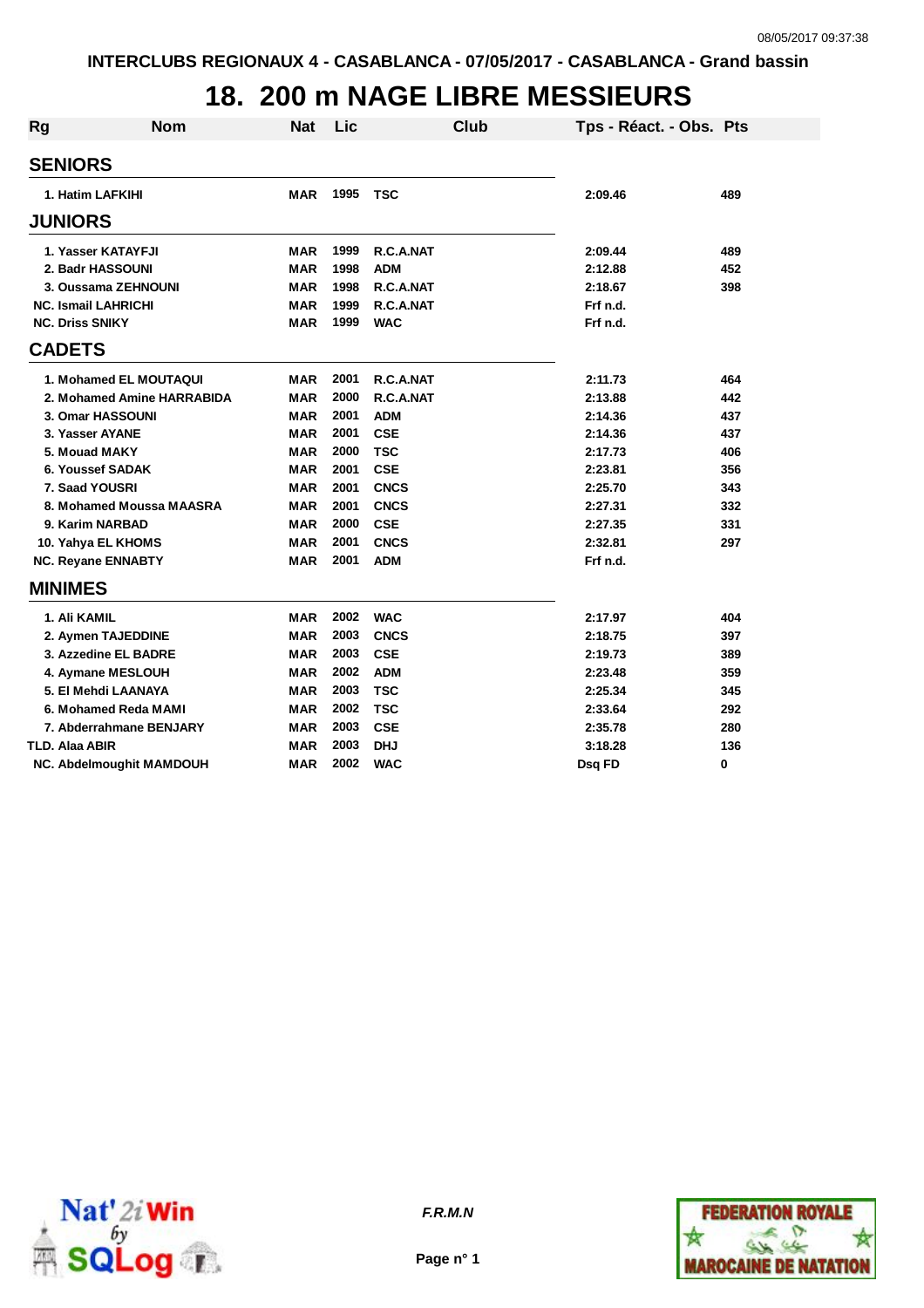# **19. 200 m NAGE LIBRE DAMES**

| Rg                     | <b>Nom</b>                 | <b>Nat</b> | Lic  |             | <b>Club</b> | Tps - Réact. - Obs. Pts |     |
|------------------------|----------------------------|------------|------|-------------|-------------|-------------------------|-----|
| <b>SENIORS</b>         |                            |            |      |             |             |                         |     |
|                        | 1. Rim CHAKRI              | <b>MAR</b> | 1997 | R.C.A.NAT   |             | 2:33.13                 | 401 |
| <b>JUNIORS</b>         |                            |            |      |             |             |                         |     |
|                        | <b>NC. Salma SARHANE</b>   | <b>MAR</b> | 1999 | R.C.A.NAT   |             | Frf n.d.                |     |
| <b>CADETS</b>          |                            |            |      |             |             |                         |     |
|                        | 1. Kenza MSELLEK           | <b>MAR</b> | 2000 | <b>TSC</b>  |             | 2:19.98                 | 525 |
|                        | 2. Khaoula ELMACHRAFI      | <b>MAR</b> | 2000 | <b>TSC</b>  |             | 2:20.94                 | 515 |
|                        | 3. Hajar RACHDI            | <b>MAR</b> | 2000 | <b>TSC</b>  |             | 2:29.66                 | 430 |
|                        | 4. Ikram KOBBI             | <b>MAR</b> | 2000 | <b>CSE</b>  |             | 2:38.14                 | 364 |
| 5. Hajar ZAKI          |                            | <b>MAR</b> | 2001 | R.C.A.NAT   |             | 2:38.56                 | 361 |
|                        | 6. Sarah HOUSNI            | <b>MAR</b> | 2001 | <b>ADM</b>  |             | 2:49.48                 | 296 |
| <b>MINIMES</b>         |                            |            |      |             |             |                         |     |
|                        | 1. Taghrid DAHBANI         | <b>MAR</b> | 2003 | R.C.A.NAT   |             | 2:26.34                 | 460 |
|                        | 2. Salma YOUSRI            | <b>MAR</b> | 2002 | <b>CNCS</b> |             | 2:34.11                 | 394 |
|                        | 3. Rim BOUJNANE            | <b>MAR</b> | 2003 | <b>CSE</b>  |             | 2:35.73                 | 381 |
|                        | 4. Fatima Ezahra OUAHMID   | <b>MAR</b> | 2003 | R.C.A.NAT   |             | 2:36.24                 | 378 |
|                        | 5. Hiba SOUIHEL            | <b>MAR</b> | 2003 | <b>WAC</b>  |             | 2:37.67                 | 367 |
| 6. Nora RGUIB          |                            | <b>MAR</b> | 2003 | <b>ADM</b>  |             | 2:39.09                 | 358 |
|                        | 7. Rania LABYAD            | <b>MAR</b> | 2003 | <b>CSE</b>  |             | 2:44.96                 | 321 |
|                        | 8. Hafssa AMMOUMOU         | <b>MAR</b> | 2003 | <b>WAC</b>  |             | 2:50.77                 | 289 |
|                        | 9. Salma RIFKI             | <b>MAR</b> | 2002 | <b>ADM</b>  |             | 2:56.81                 | 260 |
|                        | TLD. Nouhaila EL AIROUKI   | <b>MAR</b> | 2002 | <b>DHJ</b>  |             | 3:21.39                 | 176 |
|                        | <b>NC. Salma EL YOUSFI</b> | <b>MAR</b> | 2002 | <b>ADM</b>  |             | Frf n.d.                |     |
| <b>NC. Inas ZAHIR</b>  |                            | <b>MAR</b> | 2002 | <b>DHJ</b>  |             | Frf n.d.                |     |
| <b>NC. Iness TAHIL</b> |                            | <b>MAR</b> | 2003 | R.C.A.NAT   |             | Frf n.d.                |     |





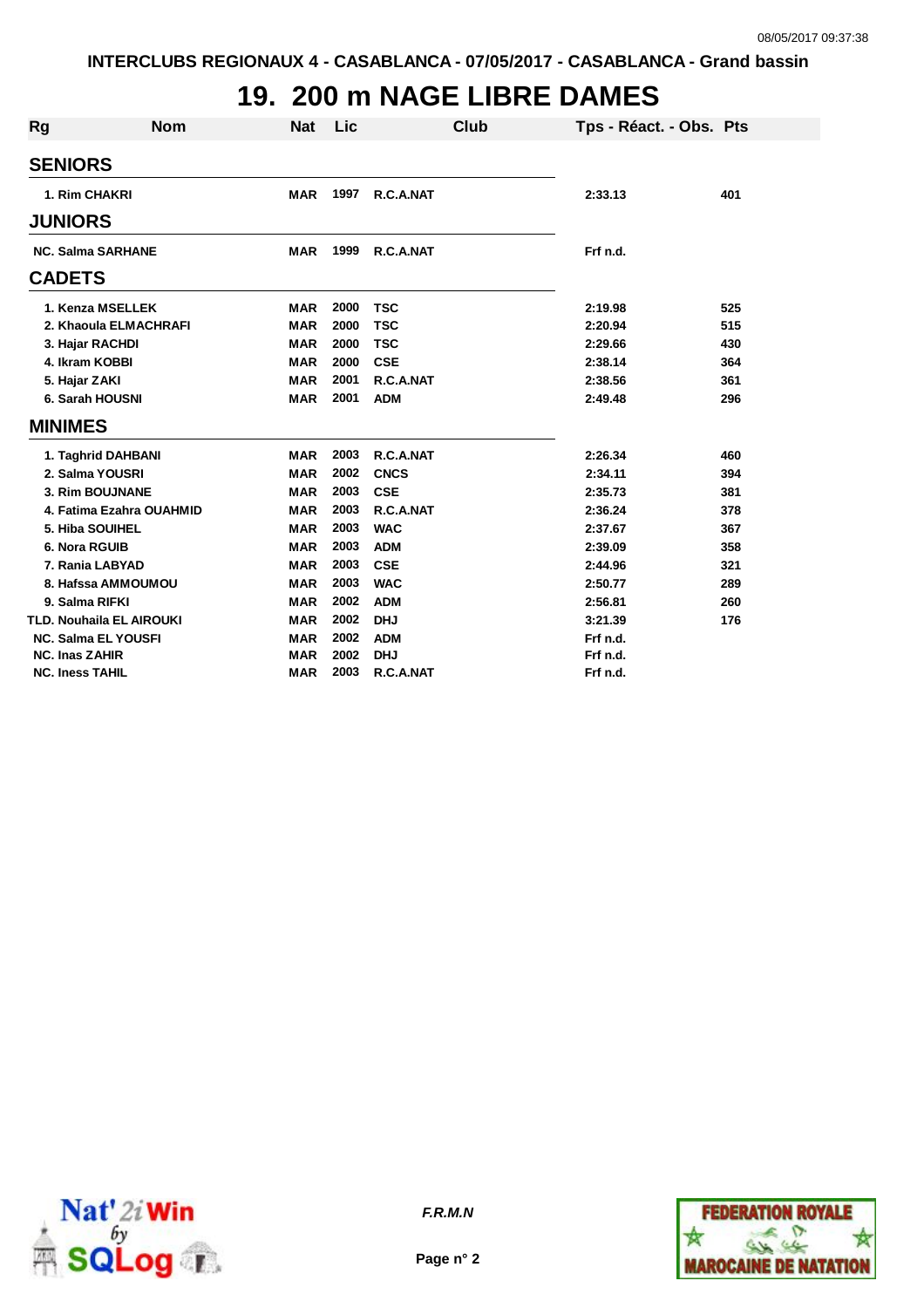# **20. 100 m BRASSE MESSIEURS**

| <b>Rg</b>      | <b>Nom</b>                      | <b>Nat</b> | <b>Lic</b> | Club             | Tps - Réact. - Obs. Pts |     |
|----------------|---------------------------------|------------|------------|------------------|-------------------------|-----|
|                |                                 |            |            |                  |                         |     |
| <b>SENIORS</b> |                                 |            |            |                  |                         |     |
|                | <b>NC. Almehdi EL BOUHTOURI</b> | MAR        | 1995       | R.C.A.NAT        | Frf n.d.                |     |
| <b>JUNIORS</b> |                                 |            |            |                  |                         |     |
|                | <b>1. Nadir LAMKAOUCHI</b>      | <b>MAR</b> | 1999       | <b>TSC</b>       | 1:10.38                 | 573 |
|                | 2. Oussama ZEHNOUNI             | <b>MAR</b> | 1998       | R.C.A.NAT        | 1:20.52                 | 382 |
|                | 3. Zakaria EL AZZAOUI           | <b>MAR</b> | 1999       | <b>WAC</b>       | 1:20.96                 | 376 |
| <b>CADETS</b>  |                                 |            |            |                  |                         |     |
|                | 1. Yasser MAHASSINE             | <b>MAR</b> | 2000       | <b>ADM</b>       | 1:18.40                 | 414 |
|                | 2. Mohamed SALMAN               | <b>MAR</b> | 2001       | R.C.A.NAT        | 1:21.83                 | 364 |
|                | <b>TLD. Karim NARBAD</b>        | <b>MAR</b> | 2000       | <b>CSE</b>       | 1:39.23                 | 204 |
|                | NC. mohamed Farouk ASSAL        | <b>MAR</b> | 2001       | R.C.A.NAT        | Frf n.d.                |     |
|                | <b>NC. Ahmed Yassine FLIYOU</b> | <b>MAR</b> | 2001       | R.C.A.NAT        | Frf n.d.                |     |
|                | <b>NC. Mohamed ELOUKKAIL</b>    | <b>MAR</b> | 2000       | <b>OUM RABII</b> | Dsq NI                  | 0   |
| <b>MINIMES</b> |                                 |            |            |                  |                         |     |
|                | 1. Mohamed Amine CHANNANI       | <b>MAR</b> | 2002       | <b>CSE</b>       | 1:19.47                 | 398 |
| 2. Sami KIBAL  |                                 | <b>MAR</b> | 2002       | <b>WAC</b>       | 1:20.03                 | 389 |
|                | 3. Idriss AZHAR                 | <b>MAR</b> | 2003       | R.C.A.NAT        | 1:22.08                 | 361 |
| 4. Ali KAMIL   |                                 | <b>MAR</b> | 2002       | <b>WAC</b>       | 1:24.45                 | 331 |
|                | 5. Youssef BENJELLOUN           | <b>MAR</b> | 2003       | <b>ADM</b>       | 1:27.05                 | 302 |
|                | 6. Achraf BELOUAD               | <b>MAR</b> | 2003       | <b>ADM</b>       | 1:28.66                 | 286 |
|                | 7. Saad LAKHLALKI               | <b>MAR</b> | 2002       | <b>CSE</b>       | 1:28.70                 | 286 |
|                | 8. Ghali IRAQUI HOUSSEINI       | <b>MAR</b> | 2003       | R.C.A.NAT        | 1:28.81                 | 285 |
|                | 9. Yassine SELLEK               | <b>MAR</b> | 2002       | <b>CSE</b>       | 1:32.21                 | 254 |



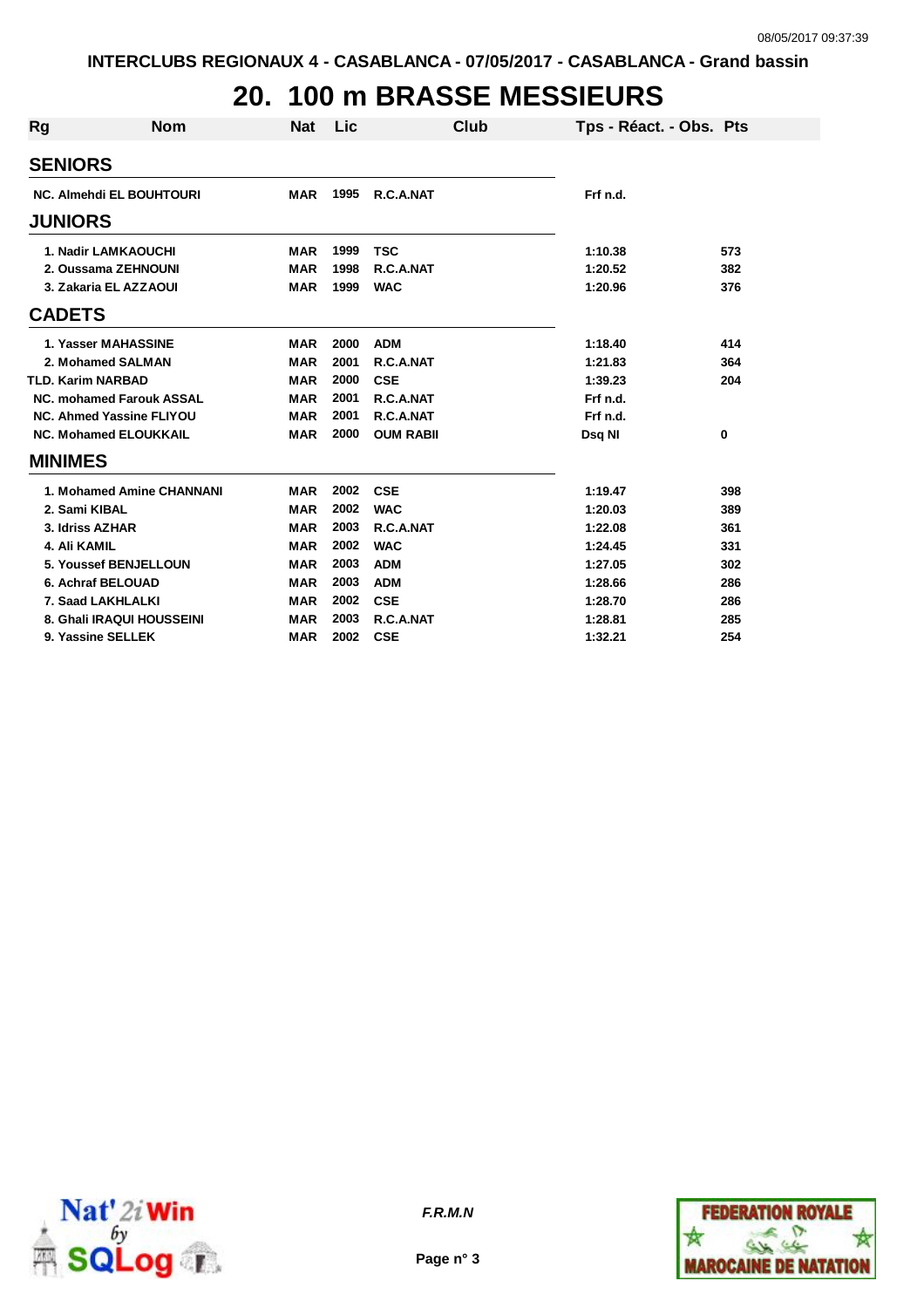# **21. 100 m BRASSE DAMES**

| Rg                         | <b>Nom</b>               | Nat        | Lic  | Club         | Tps - Réact. - Obs. Pts |     |
|----------------------------|--------------------------|------------|------|--------------|-------------------------|-----|
| <b>SENIORS</b>             |                          |            |      |              |                         |     |
| <b>TLD. Zineb ZOUHAIRI</b> |                          | <b>MAR</b> | 1997 | R.C.A.NAT    | 1:32.15                 | 340 |
| <b>NC. Rim CHAKRI</b>      |                          | <b>MAR</b> | 1997 | R.C.A.NAT    | Frf n.d.                |     |
| <b>CADETS</b>              |                          |            |      |              |                         |     |
|                            | 1. Hiba BENBOUZIANE      | <b>MAR</b> | 2000 | <b>TSC</b>   | 1:29.40                 | 372 |
| 2. Hiba RMILI              |                          | <b>MAR</b> | 2000 | <b>TSC</b>   | 1:29.47                 | 372 |
|                            | 3. Nissrine AKAOUCH      | <b>MAR</b> | 2001 | <b>TSC</b>   | 1:34.34                 | 317 |
| 4. Hajar ZAKI              |                          | <b>MAR</b> | 2001 | R.C.A.NAT    | 1:36.41                 | 297 |
| 5. Ikram KOBBI             |                          | <b>MAR</b> | 2000 | <b>CSE</b>   | 1:37.17                 | 290 |
| TLD. Aya WAHAB             |                          | <b>MAR</b> | 2001 | <b>CSEJL</b> | 1:52.56                 | 186 |
| <b>NC. Fadwa ARRAMI</b>    |                          | <b>MAR</b> | 2000 | R.C.A.NAT    | Frf n.d.                |     |
| <b>MINIMES</b>             |                          |            |      |              |                         |     |
|                            | 1. Kawtar BERRISSOUL     | <b>MAR</b> | 2002 | <b>WAC</b>   | 1:34.64                 | 314 |
|                            | 2. Dalia Wissal GAMRAOUI | <b>MAR</b> | 2002 | <b>WAC</b>   | 1:34.66                 | 314 |
|                            | 3. Manal ANOUAR EL ALAMI | <b>MAR</b> | 2003 | <b>ADM</b>   | 1:37.77                 | 285 |
| 4. Yasmine BOUSLIM         |                          | <b>MAR</b> | 2002 | <b>TSC</b>   | 1:38.20                 | 281 |
|                            | 5. Samia MAHASSINE       | <b>MAR</b> | 2003 | <b>ADM</b>   | 1:41.52                 | 254 |
| 6. Mayare YAHIA            |                          | <b>MAR</b> | 2003 | <b>DHJ</b>   | 1:43.95                 | 237 |
| <b>NC. Iness TAHIL</b>     |                          | <b>MAR</b> | 2003 | R.C.A.NAT    | Frf n.d.                |     |



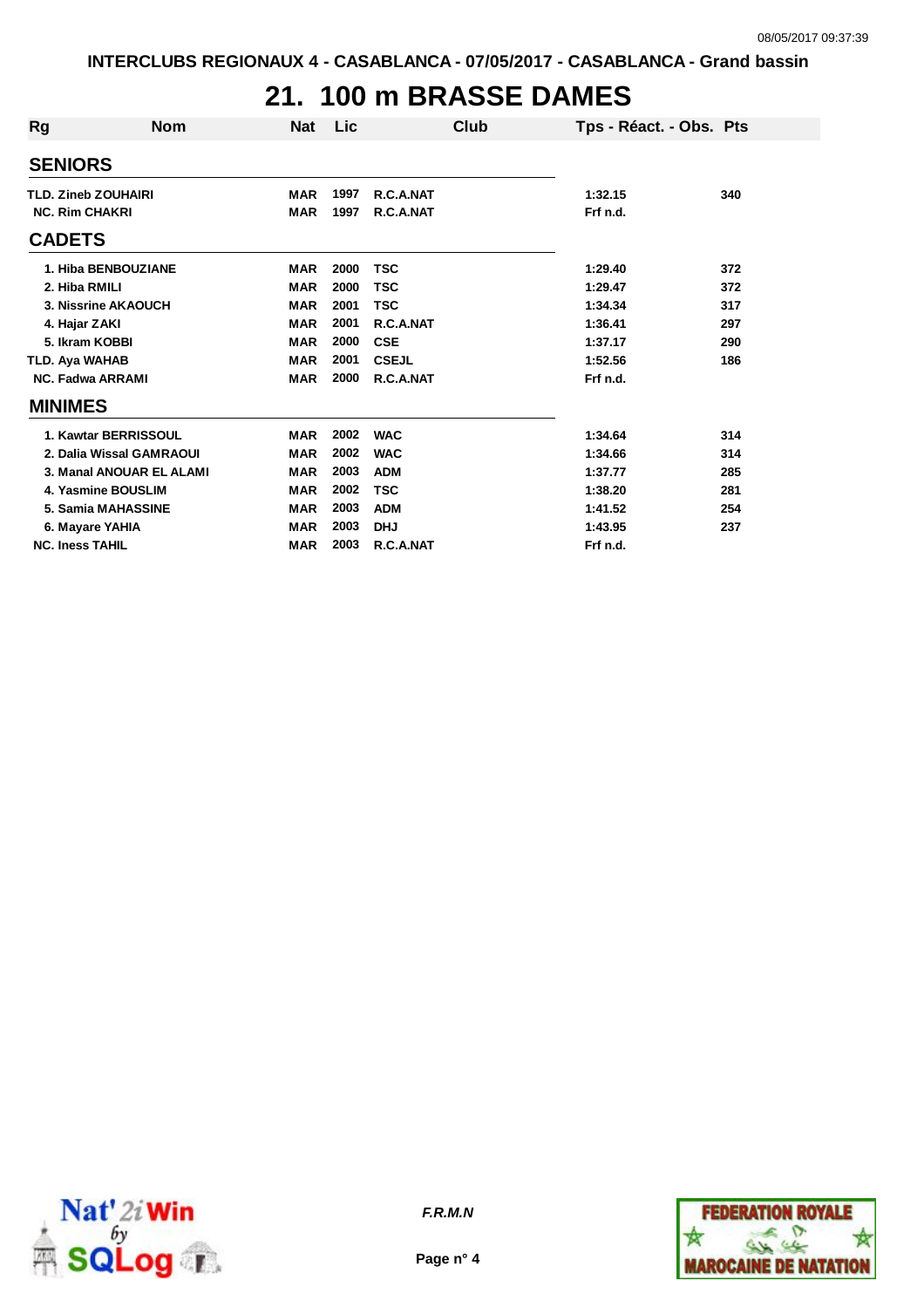# **22. 50 m DOS MESSIEURS**

| <b>Rg</b> | Nom                                   | <b>Nat</b> | Lic  |                  | Club | Tps - Réact. - Obs. Pts |     |
|-----------|---------------------------------------|------------|------|------------------|------|-------------------------|-----|
|           | <b>SENIORS</b>                        |            |      |                  |      |                         |     |
|           | 1. Hatim LAFKIHI                      | <b>MAR</b> | 1995 | <b>TSC</b>       |      | 32.13                   | 419 |
|           | <b>JUNIORS</b>                        |            |      |                  |      |                         |     |
|           | 1. Yahya SOULHI                       | <b>MAR</b> | 1998 | <b>ADM</b>       |      | 30.19                   | 505 |
|           | 2. Mohamed OUAHMID                    | <b>MAR</b> | 1998 | <b>ADM</b>       |      | 31.63                   | 439 |
|           | 3. Hamza EZZAHER                      | <b>MAR</b> | 1998 | <b>ADM</b>       |      | 32.78                   | 394 |
|           | 4. Ahmed BENNAJEH                     | <b>MAR</b> | 1998 | <b>CSE</b>       |      | 33.25                   | 378 |
|           | 5. Mehdi DEFAA                        | <b>MAR</b> | 1999 | R.C.A.NAT        |      | 33.34                   | 375 |
|           | 6. Yassine IKLANE                     | <b>MAR</b> | 1999 | <b>WAC</b>       |      | 34.32                   | 343 |
|           | 7. Badr HASSOUNI                      | <b>MAR</b> | 1998 | <b>ADM</b>       |      | 36.67                   | 281 |
|           | <b>NC. Ismail LAHRICHI</b>            | <b>MAR</b> | 1999 | R.C.A.NAT        |      | Frf n.d.                |     |
|           | <b>CADETS</b>                         |            |      |                  |      |                         |     |
|           | 1. Nizar BANSAR                       | <b>MAR</b> | 2001 | R.C.A.NAT        |      | 32.80                   | 393 |
|           | 2. Mohamed Amine HARRABIDA            | <b>MAR</b> | 2000 | R.C.A.NAT        |      | 33.49                   | 370 |
|           | 3. Othmane AZIZE                      | <b>MAR</b> | 2000 | <b>WAC</b>       |      | 33.73                   | 362 |
|           | 4. Yasser AYANE                       | <b>MAR</b> | 2001 | <b>CSE</b>       |      | 34.04                   | 352 |
|           | 5. Mouad MAKY                         | <b>MAR</b> | 2000 | <b>TSC</b>       |      | 34.22                   | 346 |
|           | 6. Youssef SADAK                      | <b>MAR</b> | 2001 | <b>CSE</b>       |      | 35.22                   | 318 |
|           | 7. Saad YOUSRI                        | <b>MAR</b> | 2001 | <b>CNCS</b>      |      | 36.36                   | 289 |
|           | TLD. Mohamed ELOUKKAIL                | <b>MAR</b> | 2000 | <b>OUM RABII</b> |      | 53.88                   | 88  |
|           | <b>NC. Anis BENYAHIA</b>              | <b>MAR</b> | 2001 | R.C.A.NAT        |      | Frf n.d.                |     |
|           | <b>NC. Reyane ENNABTY</b>             | <b>MAR</b> | 2001 | <b>ADM</b>       |      | Frf n.d.                |     |
|           | <b>NC. Omar HASSOUNI</b>              | <b>MAR</b> | 2001 | <b>ADM</b>       |      | Dsq NI                  | 0   |
|           | <b>MINIMES</b>                        |            |      |                  |      |                         |     |
|           | 1. Abdelmoughit MAMDOUH               | <b>MAR</b> | 2002 | <b>WAC</b>       |      | 31.03                   | 465 |
|           | 2. Adam ZIANE                         | MAR        | 2002 | <b>CNCS</b>      |      | 32.92                   | 389 |
|           | 3. Idriss AZHAR                       | <b>MAR</b> | 2003 | R.C.A.NAT        |      | 33.07                   | 384 |
|           | 4. Aymane MESLOUH                     | <b>MAR</b> | 2002 | <b>ADM</b>       |      | 33.95                   | 355 |
|           | 5. Mohamed Amine OUHAMMOUCH           | <b>MAR</b> | 2002 | <b>ADM</b>       |      | 37.07                   | 272 |
|           | 6. Youssef BENJELLOUN                 | <b>MAR</b> | 2003 | <b>ADM</b>       |      | 38.09                   | 251 |
|           | 7. Aymen TAJEDDINE                    | <b>MAR</b> | 2003 | <b>CNCS</b>      |      | 38.19                   | 249 |
|           | 8. Yassine SELLEK                     | MAR        | 2002 | <b>CSE</b>       |      | 38.34                   | 246 |
|           | 9. Mohamed Amine CHANNANI             | MAR        | 2002 | <b>CSE</b>       |      | 39.39                   | 227 |
|           | 10. Yahia BAJJAJI                     | <b>MAR</b> | 2003 | R.C.A.NAT        |      | 40.11                   | 215 |
|           | 11. Achraf BELOUAD                    | <b>MAR</b> | 2003 | <b>ADM</b>       |      | 40.66                   | 206 |
|           | 12. Abderrahmane BENJARY              | <b>MAR</b> | 2003 | <b>CSE</b>       |      | 41.08                   | 200 |
|           | 13. Sami DEFAA                        | <b>MAR</b> | 2003 | R.C.A.NAT        |      | 41.28                   | 197 |
|           | 14. Saad LAKHLALKI                    | MAR        | 2002 | <b>CSE</b>       |      | 42.20                   | 184 |
|           | <b>15. Ayoub BOURAIS</b>              | <b>MAR</b> | 2002 | <b>CSE</b>       |      | 43.56                   | 168 |
|           | TLD. Alaa ABIR                        | <b>MAR</b> | 2003 | <b>DHJ</b>       |      | 44.22                   | 160 |
|           | <b>TLD. Abdallah GHESSANI IDRISSI</b> | MAR        | 2002 | R.C.A.NAT        |      | 57.53                   | 72  |
|           | TLD. Mohamed Sami FARAJI              | MAR        | 2003 | R.C.A.NAT        |      | 1:01.41                 | 60  |
|           | TLD. Chouaib HABIL                    | <b>MAR</b> | 2003 | R.C.A.NAT        |      | 1:02.94                 | 55  |
|           | TLD. Mohammed Khalil BELLAOUSS        | <b>MAR</b> | 2002 | R.C.A.NAT        |      | 1:12.43                 | 36  |
|           | NC. Mohamed Reda MAMI                 | <b>MAR</b> | 2002 | TSC              |      | Dsq FD                  | 0   |
|           | <b>NC. Amine SAOUDI</b>               | <b>MAR</b> | 2003 | R.C.A.NAT        |      | Dsq NI                  | 0   |



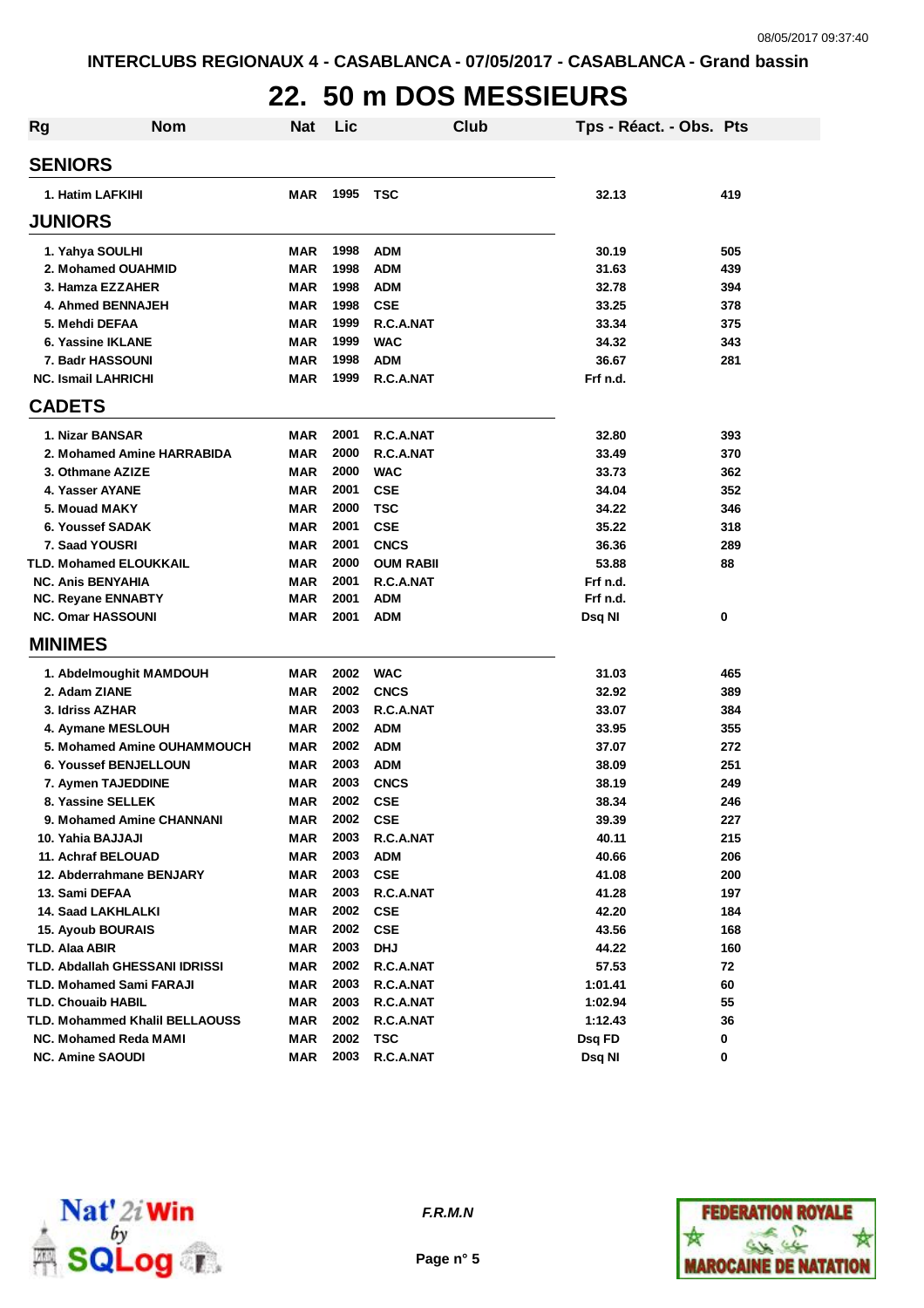#### **23. 50 m DOS DAMES**

| Rg                    | <b>Nom</b>                 | <b>Nat</b> | Lic  | <b>Club</b>  | Tps - Réact. - Obs. Pts |     |
|-----------------------|----------------------------|------------|------|--------------|-------------------------|-----|
| <b>CADETS</b>         |                            |            |      |              |                         |     |
| 1. Hiba RIMY          |                            | <b>MAR</b> | 2001 | <b>TSC</b>   | 34.82                   | 469 |
|                       | 2. Kenza MSELLEK           | <b>MAR</b> | 2000 | TSC          | 36.52                   | 406 |
|                       | 3. Hiba BENBOUZIANE        | <b>MAR</b> | 2000 | <b>TSC</b>   | 38.97                   | 334 |
|                       | 4. Aya WAHAB               | <b>MAR</b> | 2001 | <b>CSEJL</b> | 40.44                   | 299 |
| 5. Rim JEBRI          |                            | <b>MAR</b> | 2001 | R.C.A.NAT    | 42.72                   | 254 |
|                       | 6. Hajar RACHDI            | MAR        | 2000 | <b>TSC</b>   | 43.16                   | 246 |
| <b>MINIMES</b>        |                            |            |      |              |                         |     |
|                       | 1. Salma YOUSRI            | <b>MAR</b> | 2002 | <b>CNCS</b>  | 36.78                   | 398 |
|                       | 2. Yasmine LAMANE          | <b>MAR</b> | 2002 | <b>WAC</b>   | 37.32                   | 381 |
|                       | 3. Keltoum GOURRAM         | <b>MAR</b> | 2003 | <b>ADM</b>   | 38.20                   | 355 |
|                       | 4. Fatima Ezahra OUAHMID   | <b>MAR</b> | 2003 | R.C.A.NAT    | 39.83                   | 313 |
|                       | 5. Nora RGUIB              | <b>MAR</b> | 2003 | <b>ADM</b>   | 40.46                   | 299 |
|                       | 6. Hiba Allah RATTAB       | <b>MAR</b> | 2002 | <b>TSC</b>   | 40.57                   | 296 |
|                       | 7. Rim BOUJNANE            | <b>MAR</b> | 2003 | <b>CSE</b>   | 40.89                   | 289 |
|                       | 8. Aya EL BOUZKRI          | <b>MAR</b> | 2003 | <b>CNCS</b>  | 41.49                   | 277 |
|                       | 9. Ikram WAHAB             | <b>MAR</b> | 2003 | <b>CSEJL</b> | 41.85                   | 270 |
|                       | 10. Rania LABYAD           | <b>MAR</b> | 2003 | <b>CSE</b>   | 42.80                   | 252 |
|                       | 11. Hafssa AMMOUMOU        | <b>MAR</b> | 2003 | <b>WAC</b>   | 42.89                   | 251 |
|                       | 12. Manal ANOUAR EL ALAMI  | <b>MAR</b> | 2003 | <b>ADM</b>   | 43.16                   | 246 |
| 13. Rim AFIF          |                            | <b>MAR</b> | 2002 | <b>TSC</b>   | 43.84                   | 235 |
|                       | 14. Mayare YAHIA           | <b>MAR</b> | 2003 | <b>DHJ</b>   | 45.06                   | 216 |
|                       | <b>15. Samia MAHASSINE</b> | <b>MAR</b> | 2003 | <b>ADM</b>   | 45.23                   | 214 |
|                       | 16. Rima EL BROUZI         | <b>MAR</b> | 2003 | <b>TSC</b>   | 45.52                   | 210 |
|                       | 17. Ghita BOUTALEB JOUTEI  | <b>MAR</b> | 2003 | <b>TSC</b>   | 46.55                   | 196 |
|                       | <b>18. Lina BOURZIK</b>    | <b>MAR</b> | 2002 | <b>TSC</b>   | 46.82                   | 193 |
|                       | TLD. Nouhaila EL AIROUKI   | <b>MAR</b> | 2002 | <b>DHJ</b>   | 47.63                   | 183 |
|                       | TLD. Nour Imane MAASRA     | <b>MAR</b> | 2002 | <b>CNCS</b>  | 48.29                   | 176 |
|                       | TLD. Ranya OUALID          | <b>MAR</b> | 2003 | R.C.A.NAT    | 58.10                   | 101 |
|                       | TLD. Lamiaa GHAZOUANI      | <b>MAR</b> | 2003 | R.C.A.NAT    | 59.50                   | 94  |
|                       | TLD. Dana AL HALAWANI      | <b>MAR</b> | 2003 | R.C.A.NAT    | 1:17.09                 | 43  |
|                       | <b>NC. Mariam ABOUKIR</b>  | <b>MAR</b> | 2003 | R.C.A.NAT    | Frf n.d.                |     |
| <b>NC. Inas ZAHIR</b> |                            | <b>MAR</b> | 2002 | <b>DHJ</b>   | Frf n.d.                |     |
|                       | <b>NC. Racha KEBIRI</b>    | <b>MAR</b> | 2002 | R.C.A.NAT    | Dsq NI                  | 0   |



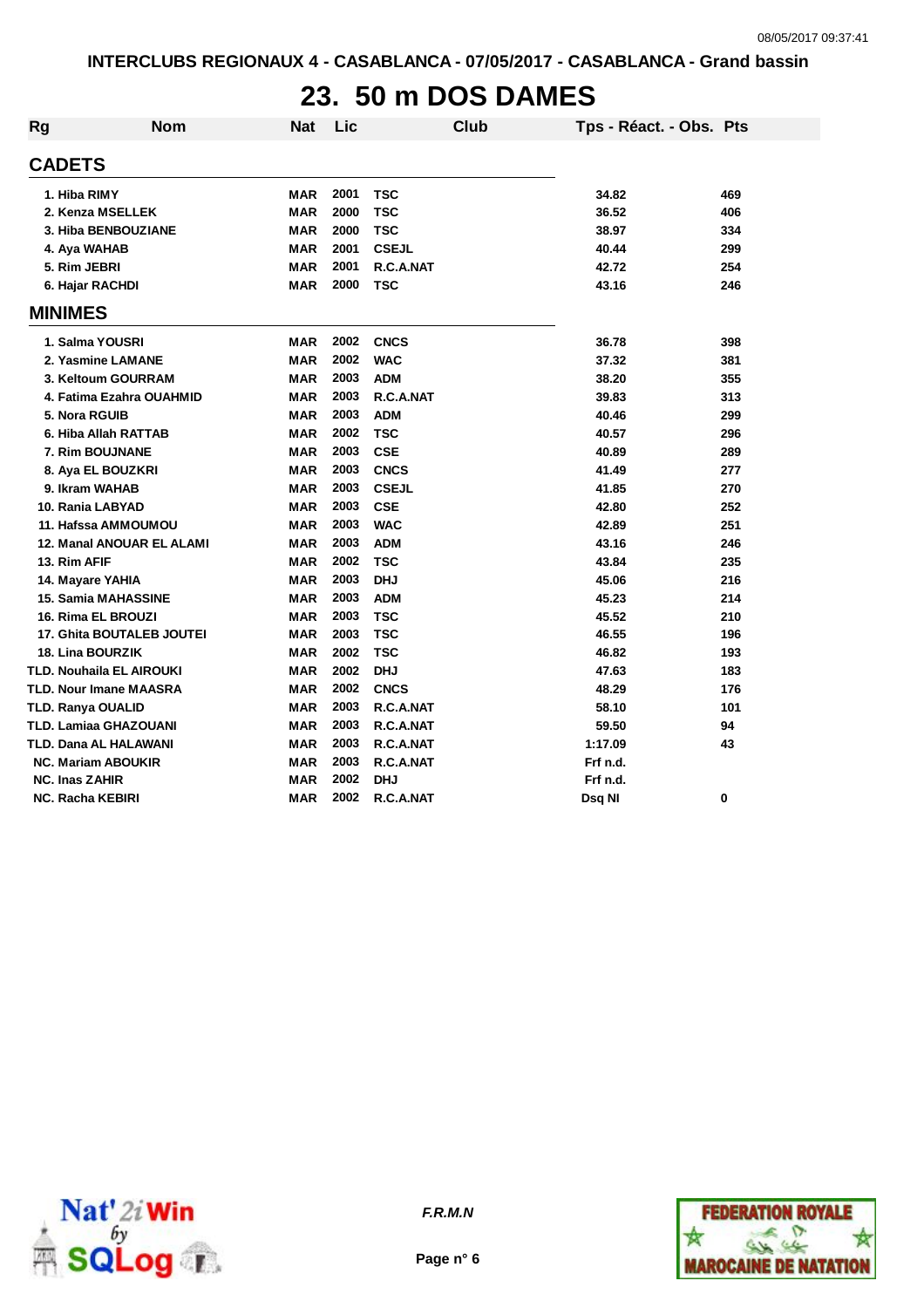# **24. 400 m 4 NAGES MESSIEURS**

| Rg                    | <b>Nom</b> | <b>Nat</b> | <b>Lic</b> |             | Club | Tps - Réact. - Obs. Pts |     |
|-----------------------|------------|------------|------------|-------------|------|-------------------------|-----|
| <b>MINIMES</b>        |            |            |            |             |      |                         |     |
| 1. Oussama ELMAHBOUBI |            | MAR        | 2002       | <b>ADM</b>  |      | 5:26.13                 | 417 |
| 2. Adam ZIANE         |            | MAR        | 2002       | <b>CNCS</b> |      | 5:27.41                 | 413 |
| 3. Azzedine EL BADRE  |            | <b>MAR</b> | 2003       | <b>CSE</b>  |      | 5:34.13                 | 388 |
| 4. Mohammed CHAFFAA   |            | <b>MAR</b> | 2003       | <b>CSE</b>  |      | 6:06.36                 | 294 |



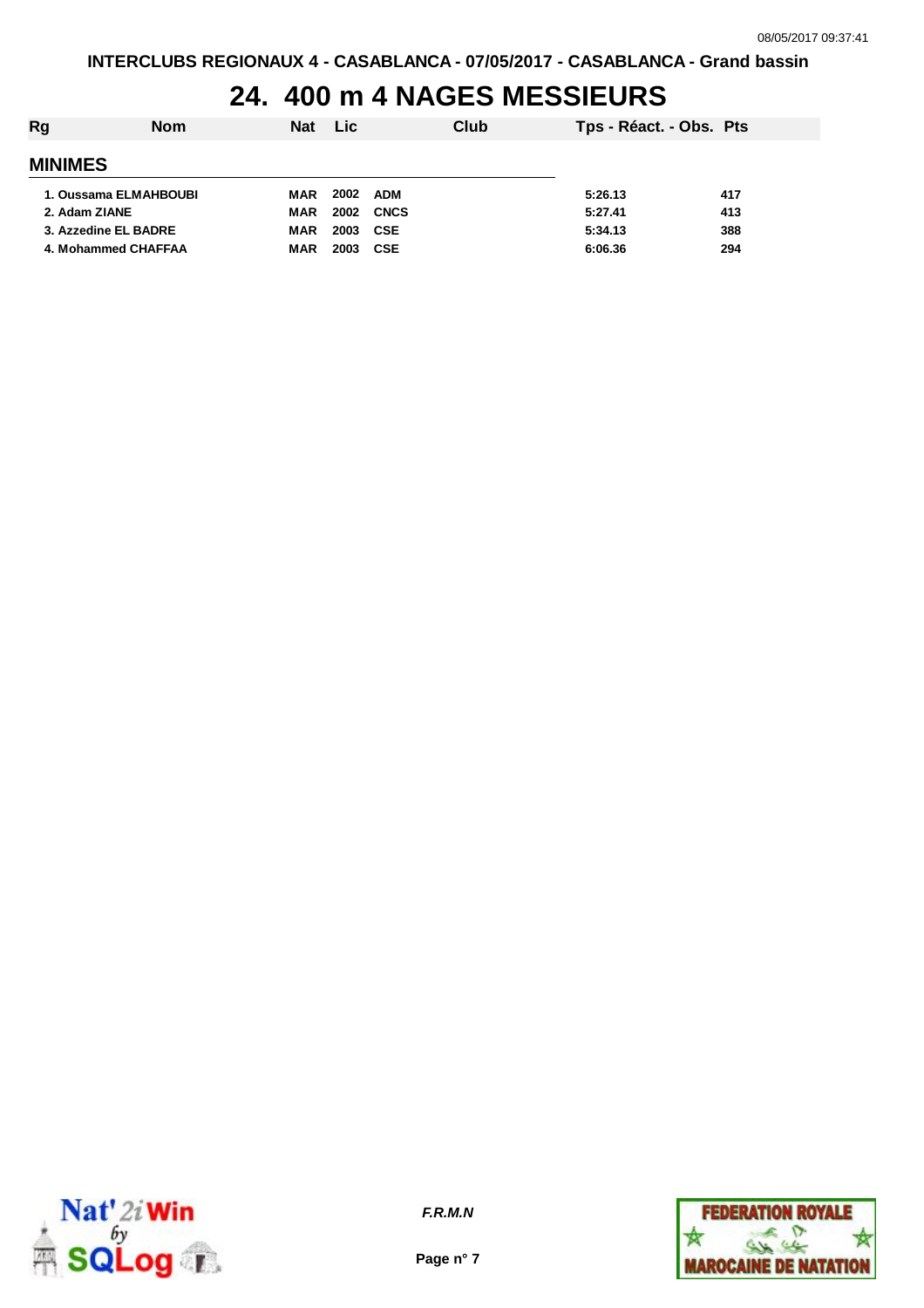#### **25. 400 m 4 NAGES DAMES**

| Rg                 | <b>Nom</b> | Nat        | <b>Lic</b> |                | Club | Tps - Réact. - Obs. Pts |     |
|--------------------|------------|------------|------------|----------------|------|-------------------------|-----|
| <b>MINIMES</b>     |            |            |            |                |      |                         |     |
| 1. Taghrid DAHBANI |            | <b>MAR</b> |            | 2003 R.C.A.NAT |      | 5:48.05                 | 458 |



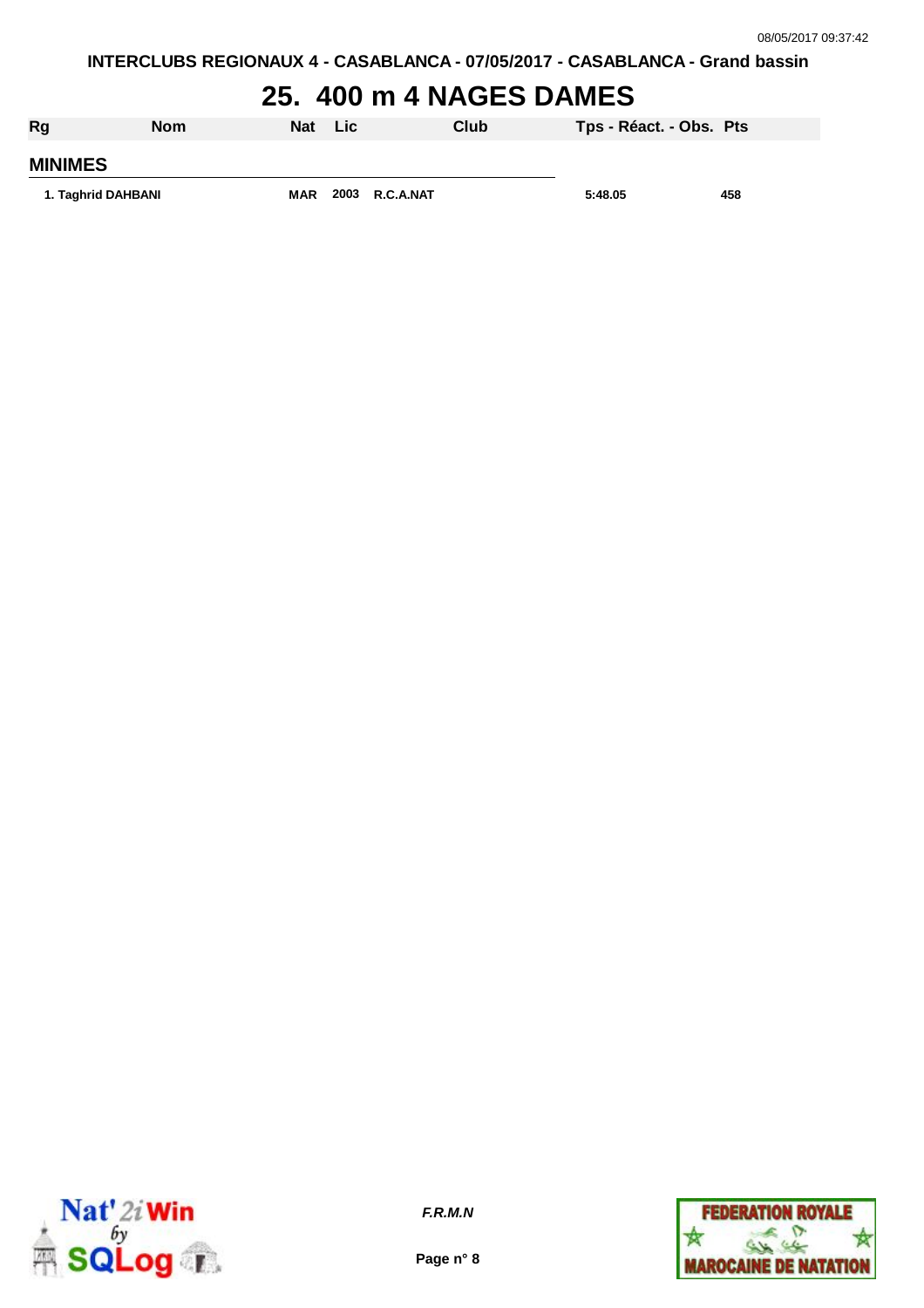#### **26. 200 m PAPILLON MESSIEURS**

| Rg                    | <b>Nom</b> | <b>Nat</b> | <b>Lic</b> |            | Club | Tps - Réact. - Obs. Pts |     |
|-----------------------|------------|------------|------------|------------|------|-------------------------|-----|
| <b>MINIMES</b>        |            |            |            |            |      |                         |     |
| 1. Oussama ELMAHBOUBI |            | MAR        | 2002       | <b>ADM</b> |      | 2:27.93                 | 428 |
| 2. Sami KIBAL         |            | MAR        | 2002       | <b>WAC</b> |      | 2:31.07                 | 402 |
| 3. Ali KAMIL          |            | <b>MAR</b> | 2002       | <b>WAC</b> |      | 2:47.00                 | 297 |



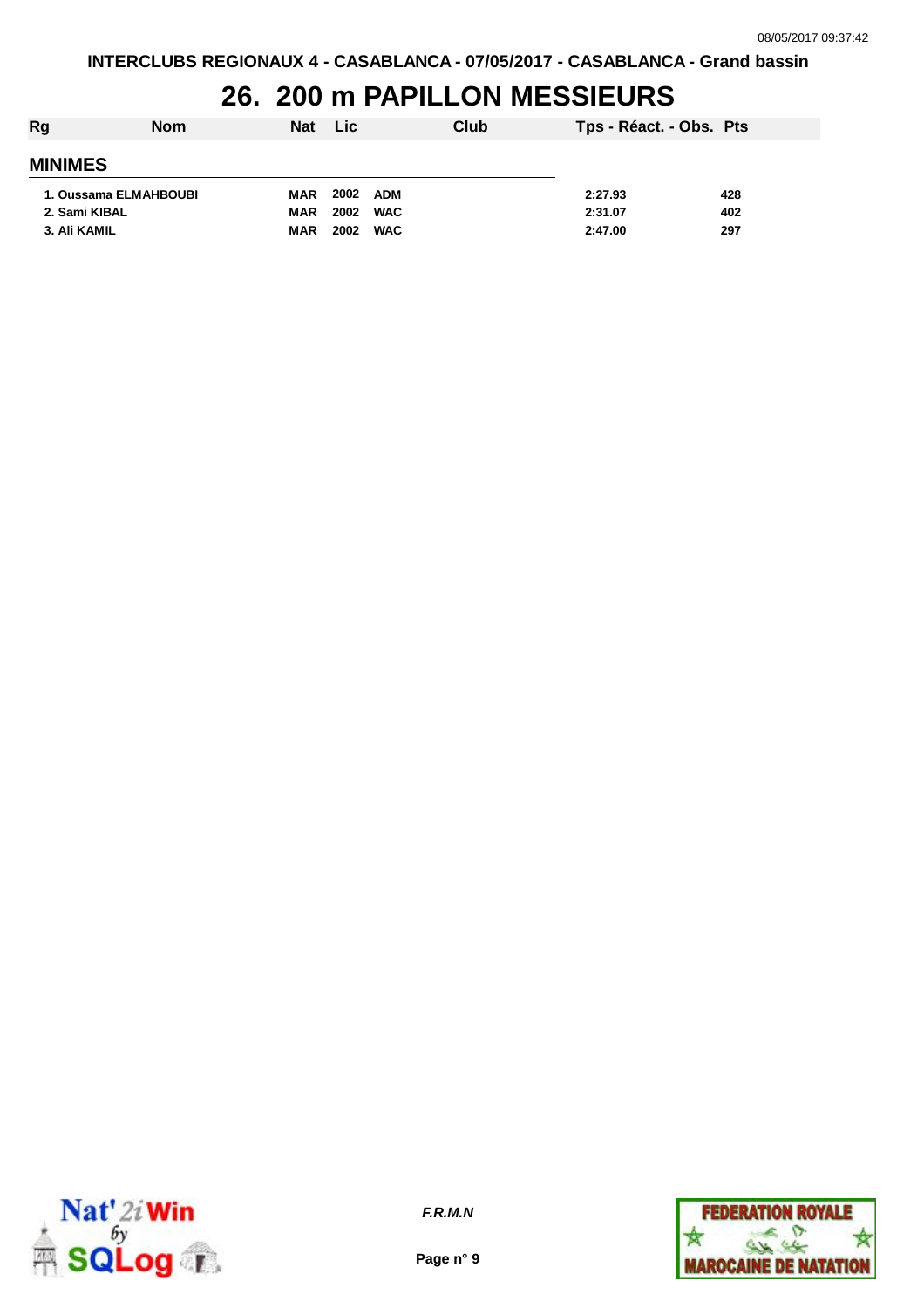# **27. 200 m PAPILLON DAMES**

| Rg                    | <b>Nom</b> | <b>Nat</b> | Lic. |            | Club | Tps - Réact. - Obs. Pts |     |
|-----------------------|------------|------------|------|------------|------|-------------------------|-----|
| <b>CADETS</b>         |            |            |      |            |      |                         |     |
| 1. Khaoula ELMACHRAFI |            | <b>MAR</b> | 2000 | <b>TSC</b> |      | 2:44.31                 | 407 |
| 2. Nissrine AKAOUCH   |            | <b>MAR</b> | 2001 | <b>TSC</b> |      | 3:10.35                 | 262 |
| TLD. Hajar ZAKI       |            | <b>MAR</b> | 2001 | R.C.A.NAT  |      | 3:28.53                 | 199 |
| <b>MINIMES</b>        |            |            |      |            |      |                         |     |
| 1. Taghrid DAHBANI    |            | <b>MAR</b> | 2003 | R.C.A.NAT  |      | 2:46.49                 | 391 |
| 2. Rim BOUJNANE       |            | <b>MAR</b> | 2003 | <b>CSE</b> |      | 3:00.16                 | 309 |
| 3. Nora RGUIB         |            | <b>MAR</b> | 2003 | <b>ADM</b> |      | 3:17.06                 | 236 |



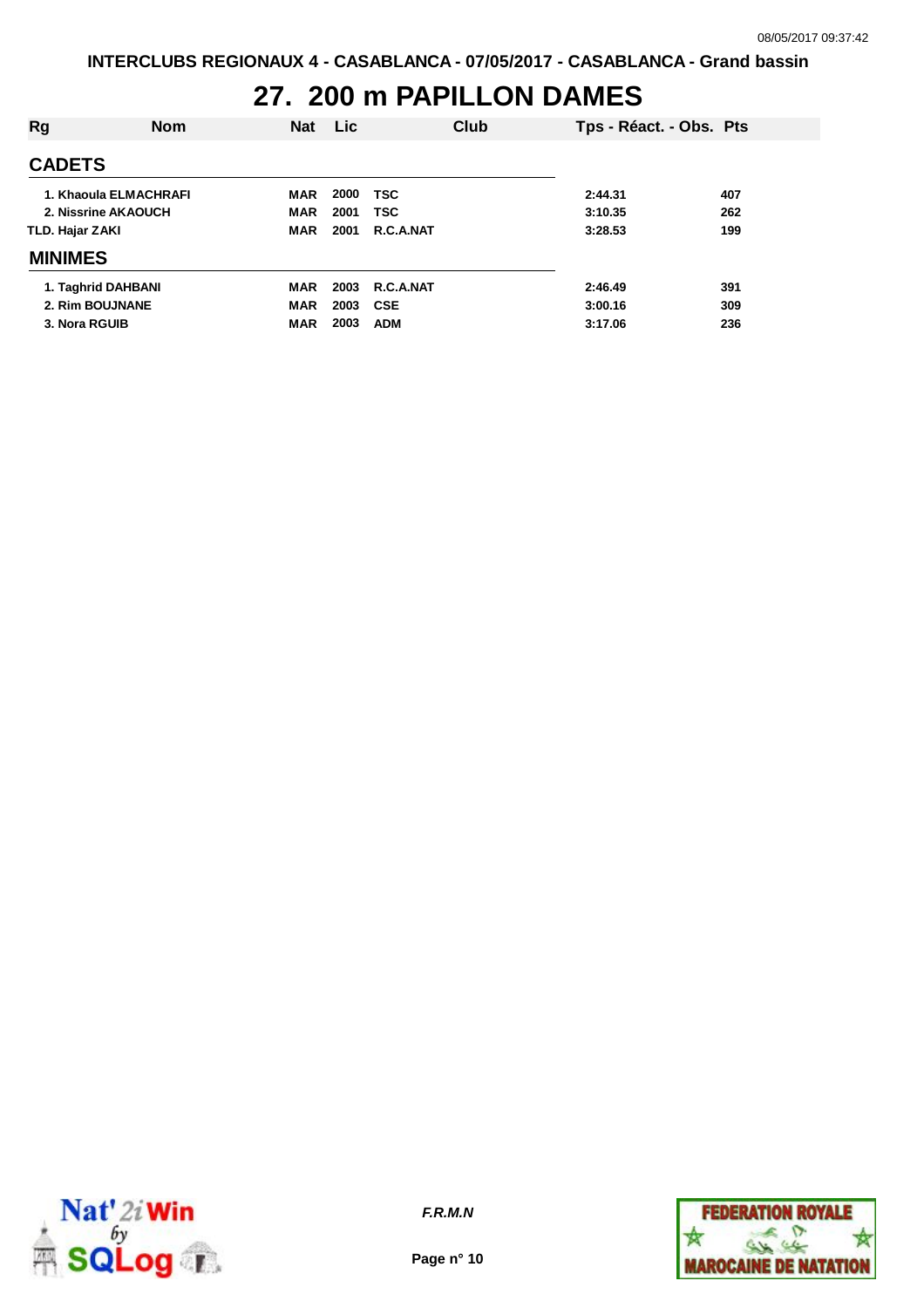### **28. 100 m DOS MESSIEURS**

| Rg                    | <b>Nom</b>                 | <b>Nat</b> | Lic  | Club        | Tps - Réact. - Obs. Pts |     |
|-----------------------|----------------------------|------------|------|-------------|-------------------------|-----|
| <b>JUNIORS</b>        |                            |            |      |             |                         |     |
|                       | 1. Imad EL MOUSTAKIM       | <b>MAR</b> | 1999 | R.C.A.NAT   | 1:05.01                 | 510 |
|                       | 2. Mehdi MARCHICH          | <b>MAR</b> | 1999 | <b>CSE</b>  | 1:13.83                 | 348 |
|                       | 3. Badr HASSOUNI           | <b>MAR</b> | 1998 | <b>ADM</b>  | 1:14.72                 | 335 |
|                       | <b>TLD. Yassine IKLANE</b> | <b>MAR</b> | 1999 | <b>WAC</b>  | 1:19.87                 | 275 |
|                       | <b>TLD. Ahmed BENNAJEH</b> | <b>MAR</b> | 1998 | <b>CSE</b>  | 1:20.22                 | 271 |
|                       | <b>NC. Ismail LAHRICHI</b> | <b>MAR</b> | 1999 | R.C.A.NAT   | Frf n.d.                |     |
| <b>CADETS</b>         |                            |            |      |             |                         |     |
|                       | 1. Omar HASSOUNI           | <b>MAR</b> | 2001 | <b>ADM</b>  | 1:11.72                 | 379 |
|                       | 2. Othmane AZIZE           | <b>MAR</b> | 2000 | <b>WAC</b>  | 1:12.31                 | 370 |
|                       | 3. Mohamed Amine HARRABIDA | <b>MAR</b> | 2000 | R.C.A.NAT   | 1:12.54                 | 367 |
|                       | 4. Yasser AYANE            | <b>MAR</b> | 2001 | <b>CSE</b>  | 1:13.72                 | 349 |
|                       | 5. Mouad MAKY              | <b>MAR</b> | 2000 | <b>TSC</b>  | 1:16.25                 | 316 |
|                       | 6. Youssef SADAK           | <b>MAR</b> | 2001 | <b>CSE</b>  | 1:18.66                 | 287 |
|                       | 7. Saad YOUSRI             | <b>MAR</b> | 2001 | <b>CNCS</b> | 1:21.42                 | 259 |
| <b>MINIMES</b>        |                            |            |      |             |                         |     |
|                       | 1. Abdelmoughit MAMDOUH    | <b>MAR</b> | 2002 | <b>WAC</b>  | 1:08.21                 | 441 |
|                       | 2. Adam ZIANE              | <b>MAR</b> | 2002 | <b>CNCS</b> | 1:09.80                 | 412 |
|                       | 3. Idriss AZHAR            | <b>MAR</b> | 2003 | R.C.A.NAT   | 1:11.94                 | 376 |
|                       | 4. Aymane MESLOUH          | <b>MAR</b> | 2002 | <b>ADM</b>  | 1:15.78                 | 322 |
|                       | 5. Azzedine EL BADRE       | <b>MAR</b> | 2003 | <b>CSE</b>  | 1:17.91                 | 296 |
|                       | 6. Mohamed Amine CHANNANI  | <b>MAR</b> | 2002 | <b>CSE</b>  | 1:23.89                 | 237 |
|                       | 7. Yahia BAJJAJI           | <b>MAR</b> | 2003 | R.C.A.NAT   | 1:26.72                 | 214 |
|                       | 8. Abderrahmane BENJARY    | <b>MAR</b> | 2003 | <b>CSE</b>  | 1:29.30                 | 196 |
|                       | 9. Mohammed CHAFFAA        | <b>MAR</b> | 2003 | <b>CSE</b>  | 1:33.16                 | 173 |
| <b>TLD. Alaa ABIR</b> |                            | <b>MAR</b> | 2003 | <b>DHJ</b>  | 1:40.25                 | 139 |





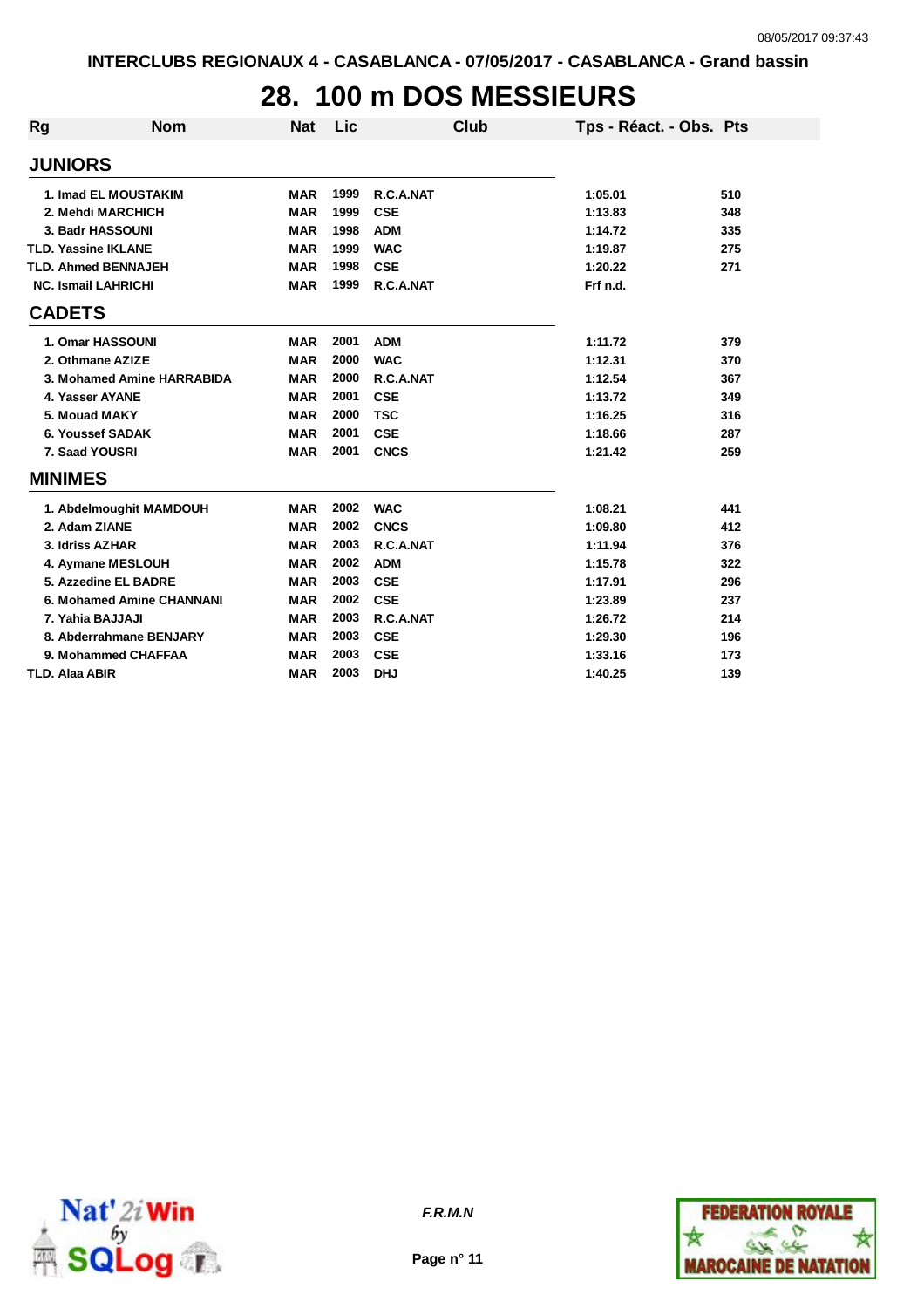### **29. 100 m DOS DAMES**

| Rg                             | <b>Nom</b> | <b>Nat</b> | Lic. |             | Club | Tps - Réact. - Obs. Pts |     |
|--------------------------------|------------|------------|------|-------------|------|-------------------------|-----|
| <b>CADETS</b>                  |            |            |      |             |      |                         |     |
| 1. Kenza MSELLEK               |            | <b>MAR</b> | 2000 | <b>TSC</b>  |      | 1:21.01                 | 369 |
| 2. Hiba RIMY                   |            | <b>MAR</b> | 2001 | <b>TSC</b>  |      | 1:25.06                 | 319 |
| <b>TLD. Hajar RACHDI</b>       |            | <b>MAR</b> | 2000 | <b>TSC</b>  |      | 1:43.03                 | 179 |
| <b>MINIMES</b>                 |            |            |      |             |      |                         |     |
| 1. Salma YOUSRI                |            | <b>MAR</b> | 2002 | <b>CNCS</b> |      | 1:19.50                 | 390 |
| 2. Yasmine LAMANE              |            | <b>MAR</b> | 2002 | <b>WAC</b>  |      | 1:20.44                 | 377 |
| 3. Keltoum GOURRAM             |            | <b>MAR</b> | 2003 | <b>ADM</b>  |      | 1:22.94                 | 344 |
| 4. Hafssa AMMOUMOU             |            | <b>MAR</b> | 2003 | <b>WAC</b>  |      | 1:31.44                 | 256 |
| 5. Mayare YAHIA                |            | <b>MAR</b> | 2003 | <b>DHJ</b>  |      | 1:36.38                 | 219 |
| <b>NC. Inas ZAHIR</b>          |            | <b>MAR</b> | 2002 | <b>DHJ</b>  |      | Frf n.d.                |     |
| <b>NC. Rania LABYAD</b>        |            | <b>MAR</b> | 2003 | <b>CSE</b>  |      | Dsq NI                  | 0   |
| <b>NC. Nouhaila EL AIROUKI</b> |            | <b>MAR</b> | 2002 | <b>DHJ</b>  |      | Dsq NI                  | 0   |



**Page n° 12**

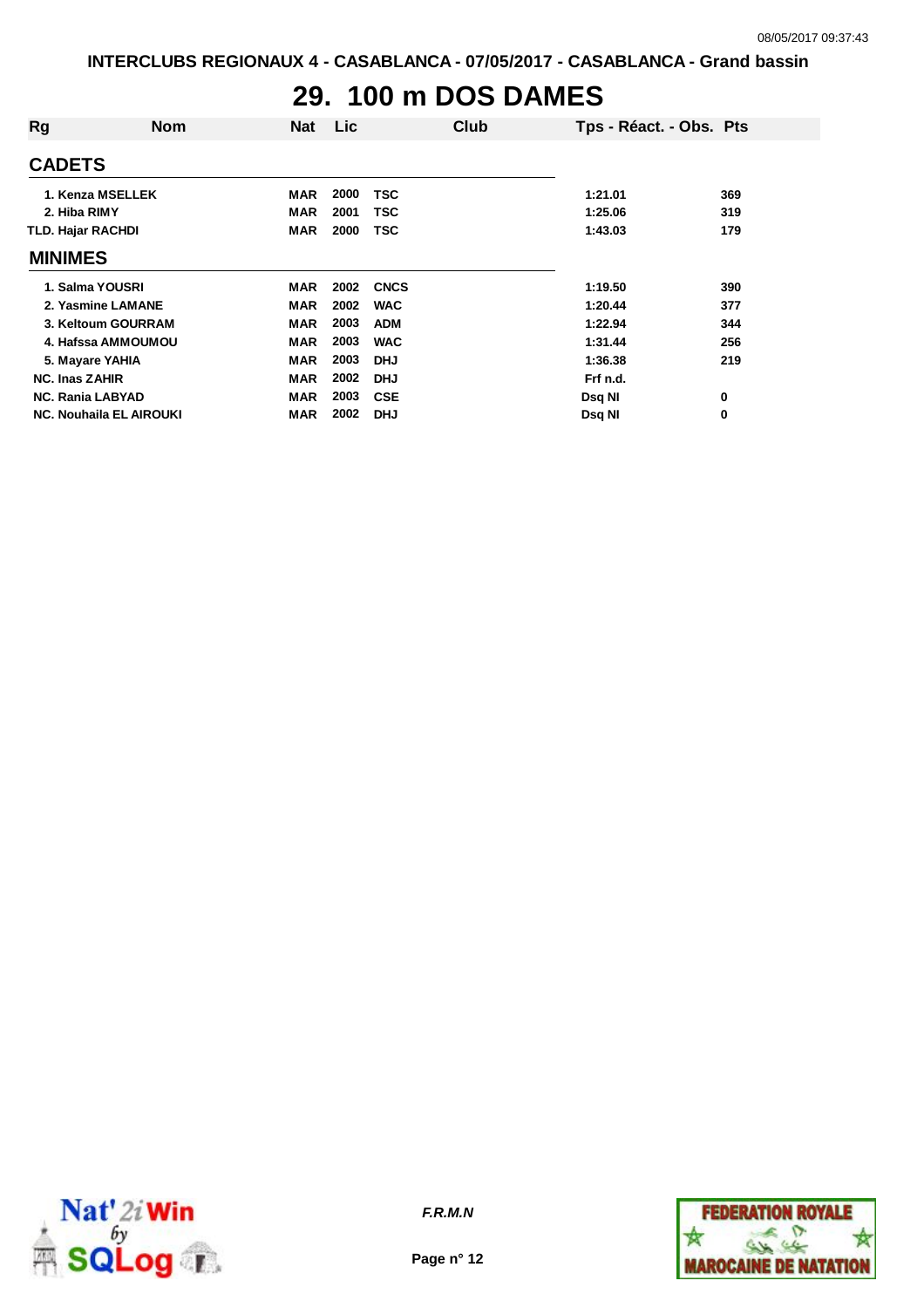# **30. 1500 m NAGE LIBRE MESSIEURS**

| <b>Rg</b>              | <b>Nom</b> | <b>Nat</b> | <b>Lic</b> |             | Club | Tps - Réact. - Obs. Pts |     |
|------------------------|------------|------------|------------|-------------|------|-------------------------|-----|
| <b>CADETS</b>          |            |            |            |             |      |                         |     |
| 1. Mohamed EL MOUTAQUI |            | MAR        | 2001       | R.C.A.NAT   |      | 17:46.96                | 544 |
| 2. Omar HASSOUNI       |            | <b>MAR</b> | 2001       | <b>ADM</b>  |      | 18:57.70                | 448 |
| 3. Saad YOUSRI         |            | <b>MAR</b> | 2001       | <b>CNCS</b> |      | 20:31.63                | 353 |
| <b>MINIMES</b>         |            |            |            |             |      |                         |     |
| 1. El Mehdi LAANAYA    |            | <b>MAR</b> | 2003       | <b>TSC</b>  |      | 20:17.31                | 366 |



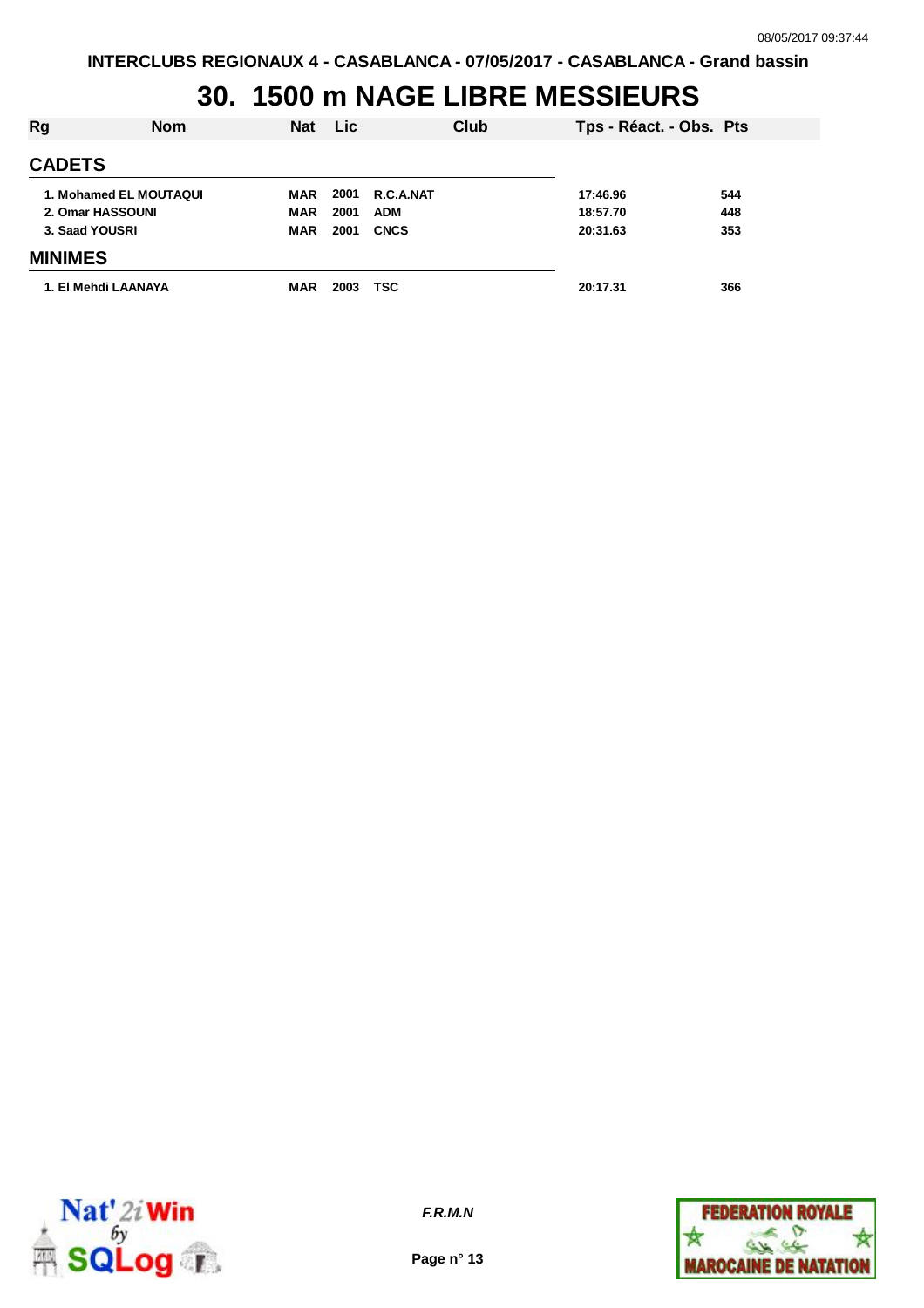## **31. 50 m NAGE LIBRE DAMES**

| <b>Rg</b>         | <b>Nom</b>                       | <b>Nat</b> | Lic  | Club         |  | Tps - Réact. - Obs. Pts |     |  |  |  |
|-------------------|----------------------------------|------------|------|--------------|--|-------------------------|-----|--|--|--|
| <b>SENIORS</b>    |                                  |            |      |              |  |                         |     |  |  |  |
| 1. Zineb ZOUHAIRI |                                  | MAR        | 1997 | R.C.A.NAT    |  | 30.87                   | 454 |  |  |  |
|                   |                                  |            |      |              |  |                         |     |  |  |  |
|                   | <b>JUNIORS</b>                   |            |      |              |  |                         |     |  |  |  |
|                   | 1. Ghita MSELLEK                 | <b>MAR</b> | 1998 | <b>TSC</b>   |  | 30.84                   | 455 |  |  |  |
|                   | 2. Salma SARHANE                 | <b>MAR</b> | 1999 | R.C.A.NAT    |  | 31.09                   | 444 |  |  |  |
|                   | <b>CADETS</b>                    |            |      |              |  |                         |     |  |  |  |
|                   | 1. Khaoula ELMACHRAFI            | <b>MAR</b> | 2000 | <b>TSC</b>   |  | 29.52                   | 519 |  |  |  |
|                   | 2. Hajar RACHDI                  | <b>MAR</b> | 2000 | <b>TSC</b>   |  | 29.94                   | 498 |  |  |  |
|                   | 3. Hiba BENBOUZIANE              | <b>MAR</b> | 2000 | <b>TSC</b>   |  | 30.32                   | 479 |  |  |  |
|                   | 4. Hajar ZAKI                    | <b>MAR</b> | 2001 | R.C.A.NAT    |  | 32.34                   | 395 |  |  |  |
|                   | 5. Ikram KOBBI                   | <b>MAR</b> | 2000 | <b>CSE</b>   |  | 33.30                   | 362 |  |  |  |
|                   | 6. Sarah HOUSNI                  | <b>MAR</b> | 2001 | <b>ADM</b>   |  | 33.36                   | 360 |  |  |  |
|                   | 7. Aya WAHAB                     | <b>MAR</b> | 2001 | <b>CSEJL</b> |  | 34.42                   | 327 |  |  |  |
|                   | 8. Rim JEBRI                     | <b>MAR</b> | 2001 | R.C.A.NAT    |  | 35.28                   | 304 |  |  |  |
|                   | 9. Nada ELAAKIL ELFAKIH          | <b>MAR</b> | 2001 | <b>TSC</b>   |  | 35.90                   | 288 |  |  |  |
|                   | <b>NC. Fadwa ARRAMI</b>          | <b>MAR</b> | 2000 | R.C.A.NAT    |  | Frf n.d.                |     |  |  |  |
|                   | <b>MINIMES</b>                   |            |      |              |  |                         |     |  |  |  |
|                   | 1. Salma YOUSRI                  | <b>MAR</b> | 2002 | <b>CNCS</b>  |  | 30.58                   | 467 |  |  |  |
|                   | 2. Taghrid DAHBANI               | <b>MAR</b> | 2003 | R.C.A.NAT    |  | 30.59                   | 467 |  |  |  |
|                   | 3. Keltoum GOURRAM               | <b>MAR</b> | 2003 | <b>ADM</b>   |  | 31.66                   | 421 |  |  |  |
|                   | 4. Hiba SOUIHEL                  | <b>MAR</b> | 2003 | <b>WAC</b>   |  | 31.92                   | 411 |  |  |  |
|                   | 5. Rim BOUJNANE                  | <b>MAR</b> | 2003 | <b>CSE</b>   |  | 32.16                   | 401 |  |  |  |
|                   | 6. Yasmine BOUSLIM               | <b>MAR</b> | 2002 | <b>TSC</b>   |  | 32.88                   | 376 |  |  |  |
|                   | 7. Rim AFIF                      | <b>MAR</b> | 2002 | <b>TSC</b>   |  | 32.91                   | 375 |  |  |  |
|                   | 8. Nora RGUIB                    | <b>MAR</b> | 2003 | <b>ADM</b>   |  | 33.15                   | 366 |  |  |  |
|                   | 9. Rima EL BROUZI                | <b>MAR</b> | 2003 | <b>TSC</b>   |  | 33.22                   | 364 |  |  |  |
|                   | 10. Samia MAHASSINE              | MAR        | 2003 | <b>ADM</b>   |  | 33.73                   | 348 |  |  |  |
|                   | 11. Ikram WAHAB                  | <b>MAR</b> | 2003 | <b>CSEJL</b> |  | 33.95                   | 341 |  |  |  |
|                   | 12. Manal ANOUAR EL ALAMI        | <b>MAR</b> | 2003 | <b>ADM</b>   |  | 34.05                   | 338 |  |  |  |
|                   | 13. Rania LABYAD                 | MAR        | 2003 | <b>CSE</b>   |  | 34.59                   | 323 |  |  |  |
|                   | 14. Hiba Allah RATTAB            | <b>MAR</b> | 2002 | <b>TSC</b>   |  | 34.66                   | 321 |  |  |  |
|                   | 15. Nour Imane MAASRA            | <b>MAR</b> | 2002 | <b>CNCS</b>  |  | 35.00                   | 311 |  |  |  |
|                   | <b>16. Ghita BOUTALEB JOUTEI</b> | MAR        | 2003 | <b>TSC</b>   |  | 35.14                   | 308 |  |  |  |
|                   | 17. Hafssa AMMOUMOU              | MAR        | 2003 | <b>WAC</b>   |  | 35.34                   | 302 |  |  |  |
|                   | 18. Mayare YAHIA                 | <b>MAR</b> | 2003 | <b>DHJ</b>   |  | 35.88                   | 289 |  |  |  |
|                   | 19. Ghita AMRANI                 | <b>MAR</b> | 2002 | <b>TSC</b>   |  | 35.97                   | 287 |  |  |  |
|                   | 19. Dalia Wissal GAMRAOUI        | MAR        | 2002 | <b>WAC</b>   |  | 35.97                   | 287 |  |  |  |
|                   | 21. Aya EL BOUZKRI               | MAR        | 2003 | <b>CNCS</b>  |  | 36.89                   | 266 |  |  |  |
|                   | 22. Salma RIFKI                  | <b>MAR</b> | 2002 | <b>ADM</b>   |  | 37.17                   | 260 |  |  |  |
|                   | <b>TLD. Racha KEBIRI</b>         | <b>MAR</b> | 2002 | R.C.A.NAT    |  | 38.88                   | 227 |  |  |  |
|                   | TLD. Nouhaila EL AIROUKI         | <b>MAR</b> | 2002 | <b>DHJ</b>   |  | 39.66                   | 214 |  |  |  |
|                   | <b>TLD. Lina BOURZIK</b>         | <b>MAR</b> | 2002 | <b>TSC</b>   |  | 39.80                   | 212 |  |  |  |
|                   | <b>TLD. Ranya OUALID</b>         | <b>MAR</b> | 2003 | R.C.A.NAT    |  | 43.25                   | 165 |  |  |  |
|                   | <b>TLD. Lamiaa GHAZOUANI</b>     | <b>MAR</b> | 2003 | R.C.A.NAT    |  | 45.53                   | 141 |  |  |  |
|                   | TLD. Dana AL HALAWANI            | <b>MAR</b> | 2003 | R.C.A.NAT    |  | 1:00.16                 | 61  |  |  |  |
|                   | <b>NC. Mariam ABOUKIR</b>        | MAR        | 2003 | R.C.A.NAT    |  | Frf n.d.                |     |  |  |  |
|                   | <b>NC. Salma EL YOUSFI</b>       | MAR        | 2002 | ADM          |  | Frf n.d.                |     |  |  |  |
|                   | <b>NC. Inas ZAHIR</b>            | <b>MAR</b> | 2002 | <b>DHJ</b>   |  | Frf n.d.                |     |  |  |  |
|                   | NC. Fatima Ezahra OUAHMID        | MAR        | 2003 | R.C.A.NAT    |  | Frf n.d.                |     |  |  |  |
|                   | <b>NC. Iness TAHIL</b>           | MAR        | 2003 | R.C.A.NAT    |  | Frf n.d.                |     |  |  |  |



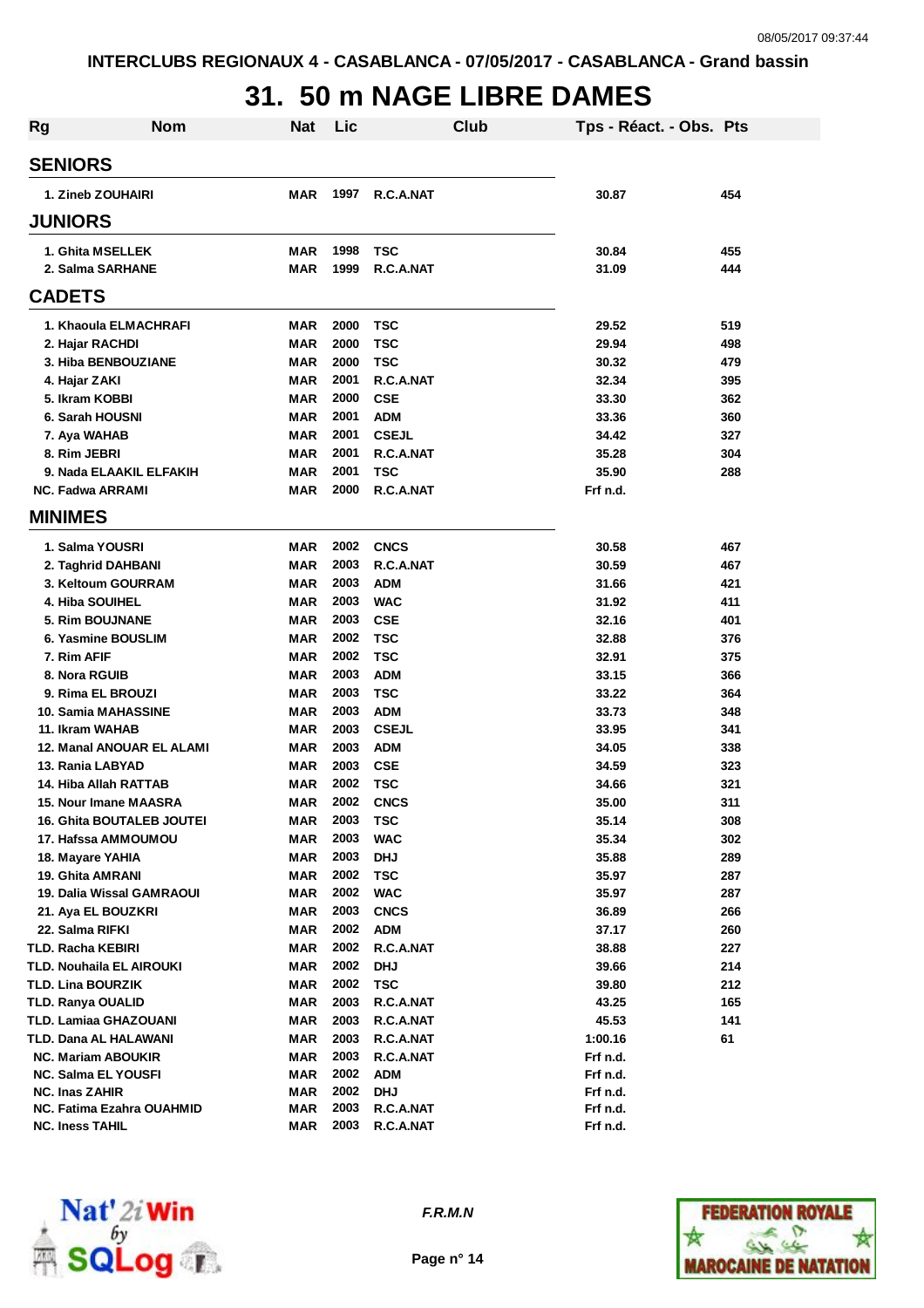# **32. 50 m NAGE LIBRE MESSIEURS**

| Rg | <b>Nom</b>                                         | Nat        | Lic          |                               | Club | Tps - Réact. - Obs. Pts |     |
|----|----------------------------------------------------|------------|--------------|-------------------------------|------|-------------------------|-----|
|    | <b>SENIORS</b>                                     |            |              |                               |      |                         |     |
|    | 1. Ayman HARRATH                                   | MAR        | 1997         | R.C.A.NAT                     |      | 25.49                   | 552 |
|    | 2. Amine QUISTAS                                   | <b>MAR</b> | 1996         | <b>ADM</b>                    |      | 27.84                   | 423 |
|    | 3. Amine EL KASBI                                  | <b>MAR</b> | 1991         | <b>OUM RABII</b>              |      | 29.13                   | 370 |
|    | <b>NC. Almehdi EL BOUHTOURI</b>                    | <b>MAR</b> | 1995         | R.C.A.NAT                     |      | Frf n.d.                |     |
|    | <b>JUNIORS</b>                                     |            |              |                               |      |                         |     |
|    | 1. Mohamed OUAHMID                                 | MAR        | 1998         | <b>ADM</b>                    |      | 25.36                   | 560 |
|    | 2. Oussama ZEHNOUNI                                | <b>MAR</b> | 1998         | R.C.A.NAT                     |      | 25.63                   | 543 |
|    | 3. Yahya SOULHI                                    | <b>MAR</b> | 1998         | <b>ADM</b>                    |      | 25.84                   | 530 |
|    | 4. Nadir LAMKAOUCHI                                | <b>MAR</b> | 1999         | <b>TSC</b>                    |      | 26.03                   | 518 |
|    | 5. Mouad EL MOUSTAKIM                              | <b>MAR</b> | 1999         | R.C.A.NAT                     |      | 26.30                   | 502 |
|    | 6. Hamza EZZAHER                                   | <b>MAR</b> | 1998         | <b>ADM</b>                    |      | 26.96                   | 466 |
|    | 7. Mehdi DEFAA                                     | <b>MAR</b> | 1999         | R.C.A.NAT                     |      | 27.09                   | 460 |
|    | 8. Ahmed BENNAJEH                                  | MAR        | 1998         | <b>CSE</b>                    |      | 27.11                   | 459 |
|    | 9. Mehdi MARCHICH                                  | <b>MAR</b> | 1999         | <b>CSE</b>                    |      | 27.47                   | 441 |
|    | 10. Yasser KATAYFJI                                | <b>MAR</b> | 1999         | R.C.A.NAT                     |      | 27.98                   | 417 |
|    | 11. Zakaria EL AZZAOUI                             | <b>MAR</b> | 1999         | <b>WAC</b>                    |      | 27.99                   | 417 |
|    | 12. Yassine IKLANE                                 | <b>MAR</b> | 1999         | <b>WAC</b>                    |      | 28.42                   | 398 |
|    | <b>NC. Hicham BAHRI</b>                            | <b>MAR</b> | 1998         | <b>OUM RABII</b>              |      | Frf n.d.                |     |
|    | <b>NC. Ismail LAHRICHI</b>                         | <b>MAR</b> | 1999         | R.C.A.NAT                     |      | Frf n.d.                |     |
|    | <b>NC. Driss SNIKY</b>                             | MAR        | 1999         | <b>WAC</b>                    |      | Frf n.d.                |     |
|    | <b>CADETS</b>                                      |            |              |                               |      |                         |     |
|    | 1. Nizar BANSAR                                    | MAR        | 2001         | R.C.A.NAT                     |      | 26.40                   | 497 |
|    | 2. Yasser MAHASSINE                                | MAR        | 2000         | <b>ADM</b>                    |      | 27.17                   | 456 |
|    | 3. Yasser AYANE                                    | MAR        | 2001         | <b>CSE</b>                    |      | 27.84                   | 423 |
|    | 4. Mohamed Amine HARRABIDA                         | MAR        | 2000         | R.C.A.NAT                     |      | 28.28                   | 404 |
|    | 5. Mouad MAKY                                      | MAR        | 2000         | <b>TSC</b>                    |      | 28.98                   | 375 |
|    | 6. Youssef SADAK                                   | <b>MAR</b> | 2001         | <b>CSE</b>                    |      | 29.48                   | 357 |
|    | 7. Yahya EL KHOMS                                  | <b>MAR</b> | 2001         | <b>CNCS</b>                   |      | 29.50                   | 356 |
|    | 8. Karim NARBAD                                    | MAR        | 2000         | <b>CSE</b>                    |      | 29.66                   | 350 |
|    | 9. Mohamed Moussa MAASRA                           | MAR        | 2001         | <b>CNCS</b>                   |      | 30.08                   | 336 |
|    | 10. Ayoub BOUCHTI                                  | MAR        | 2000<br>2001 | <b>ADM</b>                    |      | 30.34                   | 327 |
|    | 11. Ayoub AZZA                                     | MAR        | 2000         | <b>ADM</b>                    |      | 30.82                   | 312 |
|    | TLD. Mohamed ELOUKKAIL<br><b>NC. Anis BENYAHIA</b> | MAR<br>MAR | 2001         | <b>OUM RABII</b><br>R.C.A.NAT |      | 35.50<br>Frf n.d.       | 204 |
|    | <b>NC. Revane ENNABTY</b>                          | <b>MAR</b> | 2001         | ADM                           |      | Frf n.d.                |     |
|    | <b>NC. Aissa MOURHAT</b>                           | MAR        | 2000         | <b>OUM RABII</b>              |      | Frf n.d.                |     |
|    | <b>NC. mohamed Farouk ASSAL</b>                    | <b>MAR</b> | 2001         | R.C.A.NAT                     |      | Frf n.d.                |     |
|    | <b>NC. Ahmed Yassine FLIYOU</b>                    | MAR        | 2001         | R.C.A.NAT                     |      | Frf n.d.                |     |
|    | <b>NC. Mohamed Amine NOUREDDINE</b>                | MAR        | 2001         | R.C.A.NAT                     |      | Frf n.d.                |     |
|    | <b>NC. Mohamed SALMAN</b>                          | MAR        | 2001         | R.C.A.NAT                     |      | Frf n.d.                |     |
|    | <b>NC. Othmane AZIZE</b>                           | MAR        | 2000         | <b>WAC</b>                    |      | Frf n.d.                |     |
|    | <b>MINIMES</b>                                     |            |              |                               |      |                         |     |
|    | 1. Abdelmoughit MAMDOUH                            | MAR        | 2002         | <b>WAC</b>                    |      | 26.54                   | 489 |
|    | 2. Oussama ELMAHBOUBI                              | <b>MAR</b> | 2002         | <b>ADM</b>                    |      | 26.98                   | 465 |
|    | 3. Adam ZIANE                                      | MAR        | 2002         | <b>CNCS</b>                   |      | 27.44                   | 442 |
|    | 4. Idriss AZHAR                                    | <b>MAR</b> | 2003         | R.C.A.NAT                     |      | 28.41                   | 398 |
|    | 5. Aymane MESLOUH                                  | <b>MAR</b> | 2002         | <b>ADM</b>                    |      | 28.61                   | 390 |
|    | 6. Aymen TAJEDDINE                                 | <b>MAR</b> | 2003         | <b>CNCS</b>                   |      | 29.13                   | 370 |
|    | 7. Mohamed Amine CHANNANI                          | <b>MAR</b> | 2002         | <b>CSE</b>                    |      | 29.52                   | 355 |
|    | 8. Azzedine EL BADRE                               | <b>MAR</b> | 2003         | <b>CSE</b>                    |      | 29.53                   | 355 |
|    | 8. Yassine SELLEK                                  | MAR        | 2002         | <b>CSE</b>                    |      | 29.53                   | 355 |
|    | 10. Youssef BENJELLOUN                             | <b>MAR</b> | 2003         | <b>ADM</b>                    |      | 29.72                   | 348 |